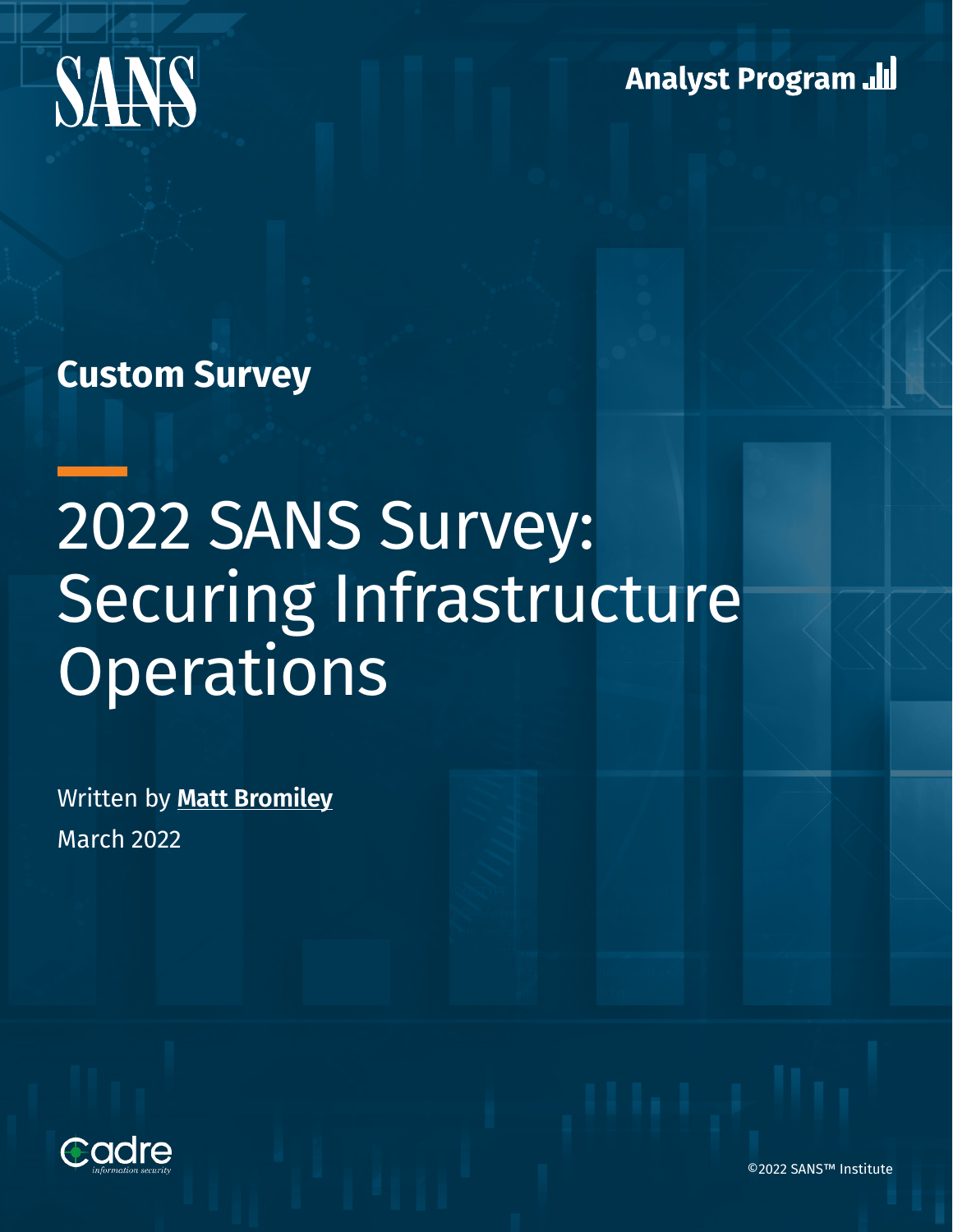# **Introduction**

Every day, organizations are migrating more and more of their infrastructure to cloud providers and cloud-based assets. For business operations, this transition makes sense. Cloud assets are easier to deploy and allow for rapid development cycles. Cloud resources enable an organization to quickly scale to meet operational and/or customer needs.

However, embracing a cloud infrastructure can pose a significant risk to an organization. As more and more cloud assets are spun up, an organization's risk profile grows sometimes exponentially, depending on the risk profile of cloud assets. Consider, for example, an open storage bucket full of anonymous data versus an insecure web application tied directly into an organization's domain infrastructure. Which situation would you rather face as a security analyst?

In this survey, our inaugural investigation into this topic, we wanted to tackle this exact issue: What does an enterprise cloud presence look like, and how are our respondents going about securing their assets? A cloud presence is an opportunity for both adversaries and administrators alike—and unfortunately the security team gets left pushing the advantage around the board.

As we read through our survey results, we identified the following notable takeaways for you to consider:

- Enterprise cloud footprints and infrastructure are growing—and security teams are often having trouble keeping up with these changes.
- Approximately 74% of security teams are trained about the differences between cloud and non-cloud security response.
- More than half of our survey respondents have more than 40% of their operations in the cloud.
- Approximately 85% of respondents will be moving even more assets to the cloud, on top of changes already made.
- Most DevOps teams (73%) are required to inform the security team of new risks upon deploying applications.

Finally, as you work your way through this paper, we encourage you to consider how your own organization compares to those of our respondents. Undoubtedly, our respondents included a broad range of cloud deployments and security capabilities, offering a unique viewpoint. The data and statistics from this survey provide a valuable barometer you can use to compare against your own environment and potentially identify where you might need to focus future efforts. Figure 1, on the next page, highlights some of the key demographics from this survey.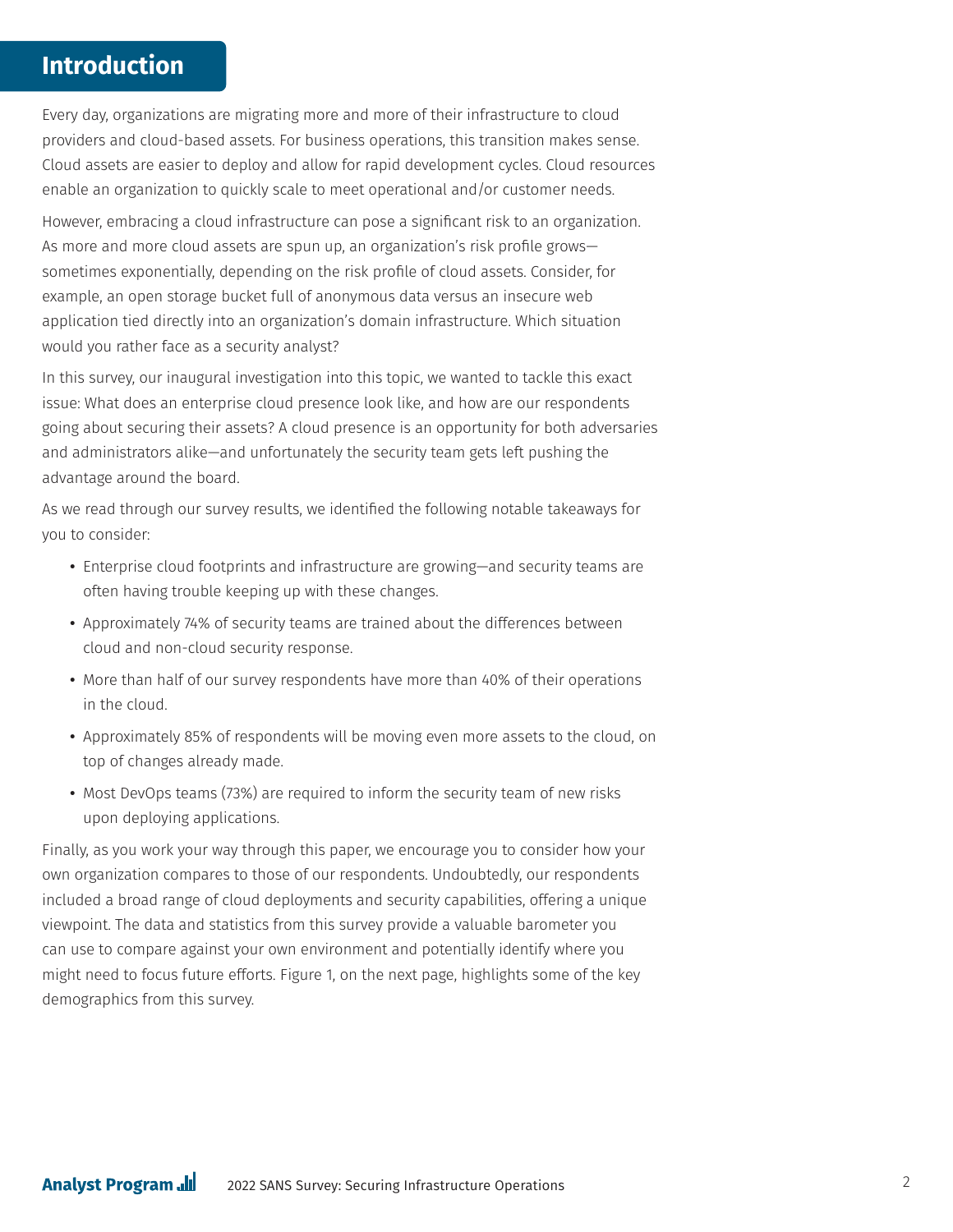

# **Building in the Cloud**

We began by examining the makeup of our respondents' presence in the cloud. Basic asset identification and visibility are perhaps among the most important starting points for any organization. After all, we cannot protect what we cannot see. We cannot expect administrators or security teams to know of every single asset once it is deployed without having a plan in place of achieving tomorrow.

Adversaries, however, may have the advantage of an asset that has been deployed and inadvertently left insecure—or worse yet, assets that have been deployed and intentionally left out of the visibility of a security team. These Shadow IT (or "Shadow Cloud") assets present a significant risk to an organization.

Visibility of cloud assets begins with an understanding of whether your organization utilizes cloud providers. Approximately 93% of our respondents indicated that any part of their environment is cloudbased. See Figure 2.

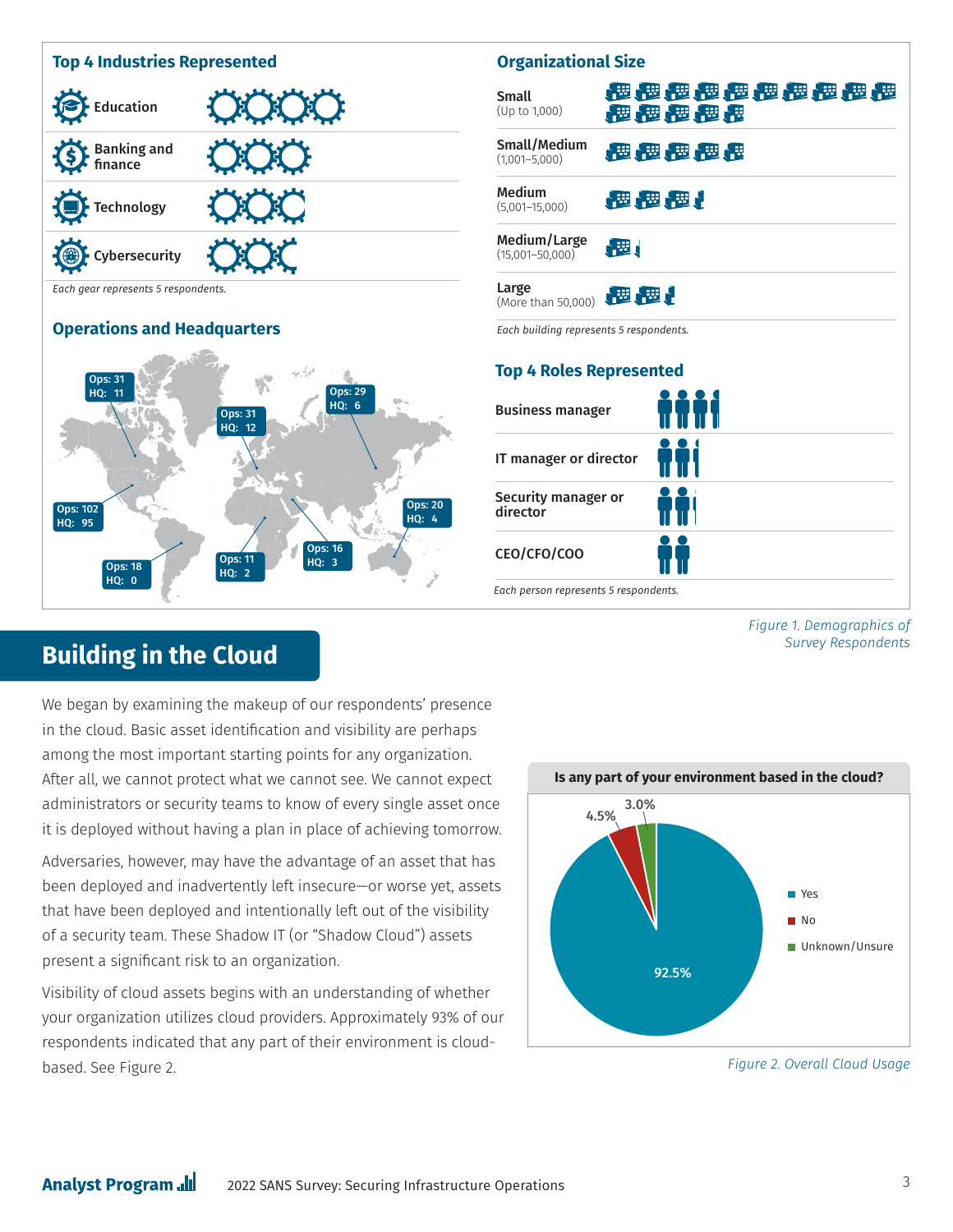Digging deeper, we also asked our respondents to identify which cloud provider(s) are in use within their environment. Figure 3 displays those responses.

Amazon Web Services (AWS) is the leading platform according to just over 56% of respondents. Microsoft Azure took a close second place at 50%, but Microsoft's overall reach may be greater than AWS given that Microsoft Office 365 (one of the most commanding and in-demand applications for businesses of any size) rounds out the top three platforms.

Finally, we drilled down one level deeper to understand what type of services and/or applications organizations are using or deploying in the cloud. Figure 4 provides a breakdown of the results.

The statistics represented in Figures 2 through 4 do an excellent job of portraying what types of assets are hosted in the cloud and where organizations are hosting them. However, Figure 4 represents the

knowledge that security teams need the most. The value of understanding

what types of assets or services are deployed, and how teams are responsible for securing those assets, cannot be understated.

We weren't surprised by the top five cloud services/applications utilized by respondents' organizations. These are the types of assets or services that often take the top spots in any organization's cloud infrastructure—common SaaS applications used for purposes other than productivity. As seen in Figure 4, web applications are clearly the most popular type of asset or service, with 56% of respondents using external web apps and 51% using internal web apps. Office automation, file storage, and databases round out the leading categories.

What is more interesting are the less-utilized types: containerization, developer tools, machine learning, and Functions-as-a-Service. These provide a baseline for asset classes that may grow into the future. This may be due to lack of adoption by multiple organizations or the sheer

**Which cloud providers does your organization use?**  *Select all that apply.*



*Figure 3. Preferred Cloud Providers*



**What types of cloud services/applications does your organization utilize?**  *Select all that apply.*

*Figure 4. Cloud Services/Applications in Use*

amount of web apps and office automation products that consume most of our cloud deployments. As we continue this survey year after year, it will be interesting to see how these less-represented categories grow in utilization.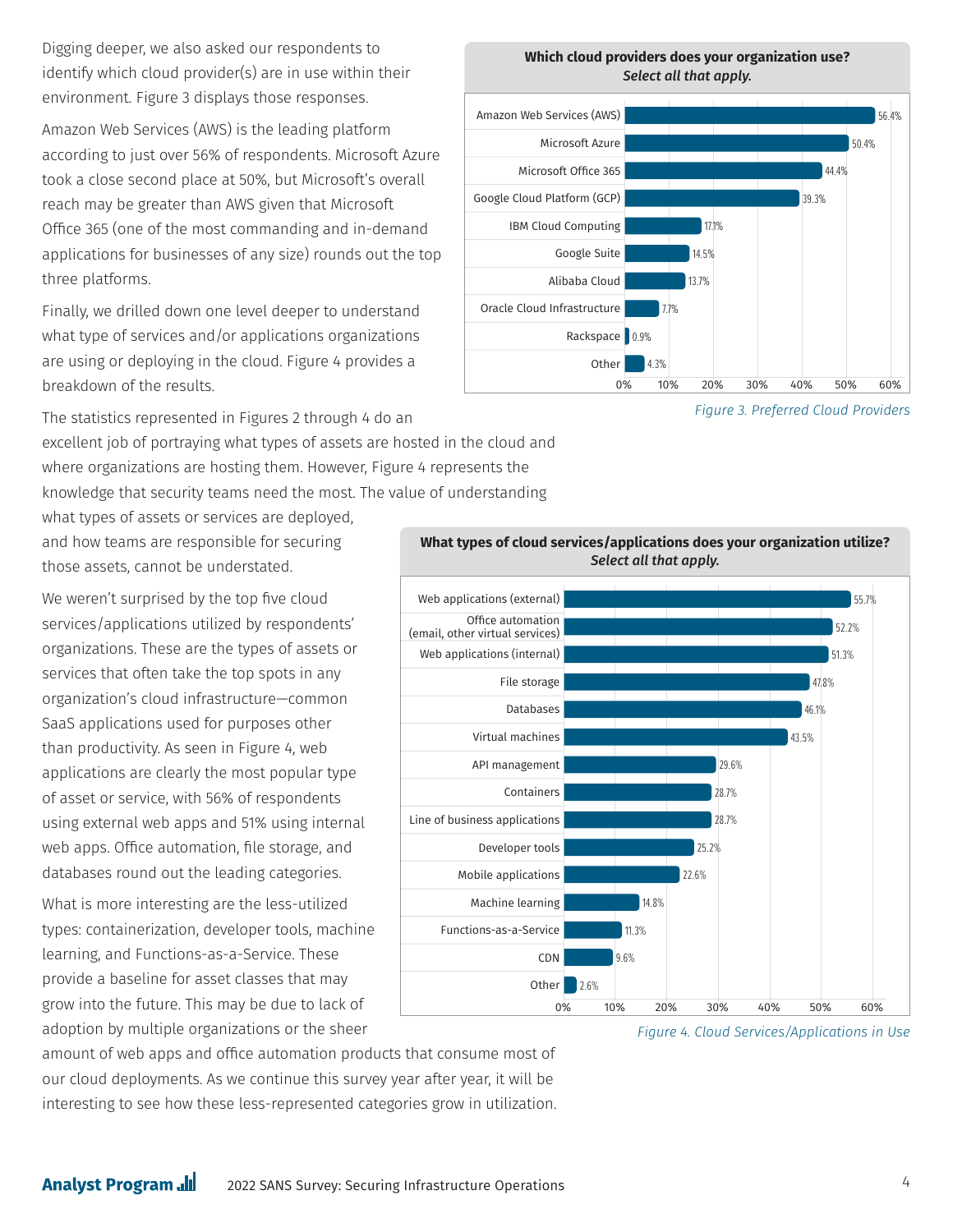# **Third-Party vs. Custom-Developed Applications**

Another critical area we wanted to explore from a security perspective is the use of thirdparty versus custom-developed applications in the cloud. Both approaches introduce different risks and require their own type of deployment and security controls. However, when an organization owns the development *and* deployment of an application, as with custom-developed apps, it can introduce new risks to an environment. This should be a top priority for security teams!

Survey results show that a little more than half (approximately 56%) of organizations have at least 40% of their cloud usage comprised of custom-developed applications. See Figure 5.



**What percentage of your cloud usage is comprised of custom-developed applications?** *Select the nearest percentage.*

This is an important result for two reasons:

**•** Organizations that secure and publish their own custom applications create a different risk profile for themselves than organizations relying on third-party applications. Think about code repositories, build processes, and other development processes needed to support custom-developed applications. Each item in the preceding list provides an opportunity for adversaries to gain a foothold into an organization's environment.

**•** Organizational security considerations or operational improvements must address this risk model. The percentage of custom-developed applications, in relation to cloud footprint, is a detail that the security team should know intimately because the use of custom-developed apps not only changes an organization's risk model, but also may create unique opportunities for adversaries.

The key takeaway from what we have observed so far is that many organizations have sizeable cloud footprints, and these footprints are likely growing. Even if current footprints never change, most are sizeable enough to represent a potential attack vector. This should expand the organization's threat model and should be considered in their defense mechanisms.

*Figure 5. Cloud Usage Comprised of Custom-Developed Applications*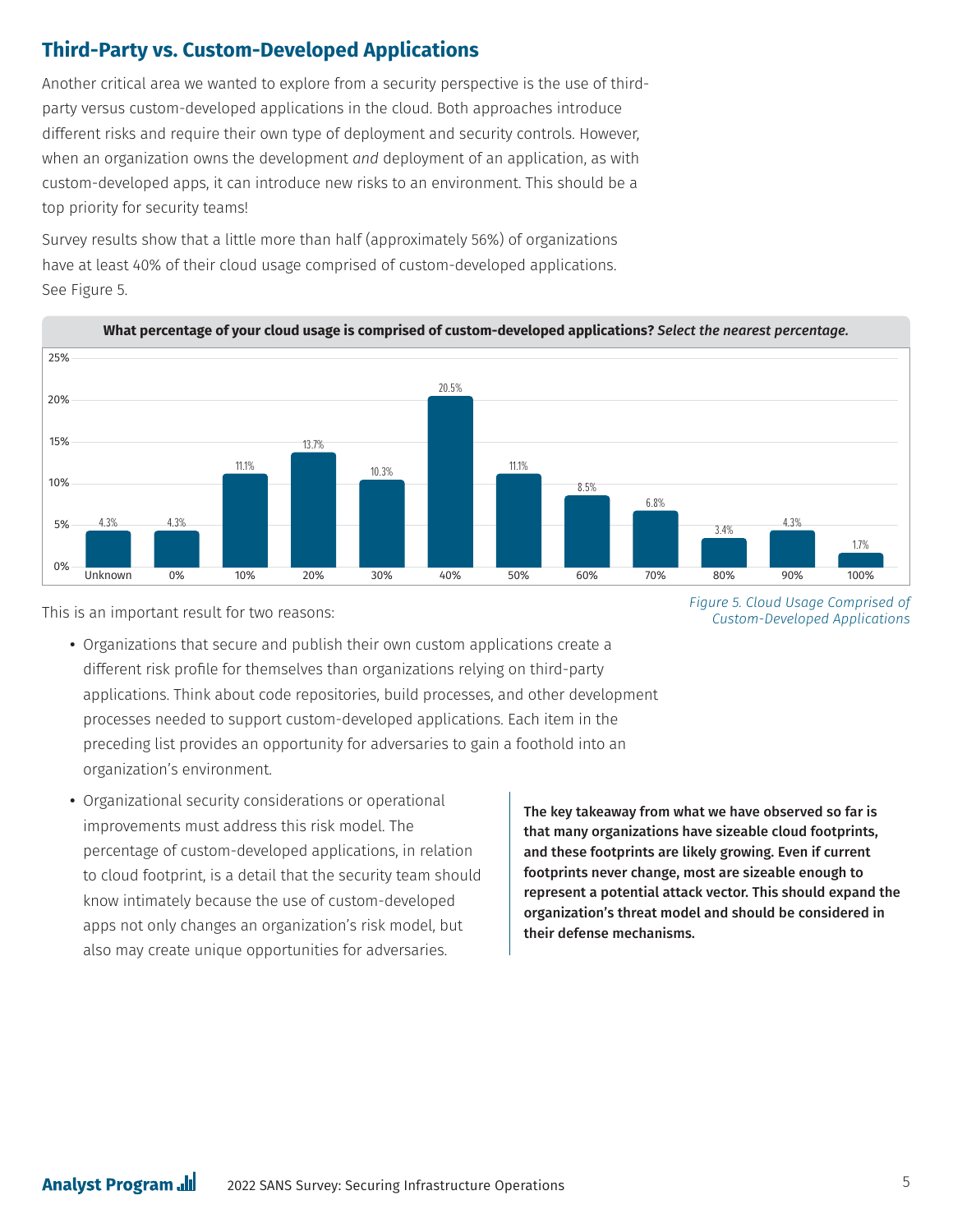For cloud-based applications, organizations must also be cognizant of the development and deployment processes. Figure 6 shows the technologies our respondents are using to deploy their applications to the cloud. Exactly 50% of respondents indicated that they use a third-party application to help deploy applications to the cloud, while nearly the same

(47%) use cloud provider portals. Rounding out the top four, at approximately 45% and 37%, is the use of custom scripts with APIs and custom scripts with third-party libraries, respectively.

For this question, we allowed respondents to select all technologies that apply. We are highly aware that teams likely use multiple deployment means. The results present a few interesting topics for discussion and threat assessments:

**•** Development teams may use a combination of third-party software and applications



*Figure 6. Cloud Technologies Deployed*

- coupled with custom scripts. It is not uncommon to see a blend of administrators taking scripting work into their own hands.
- The use of custom scripts with third-party libraries represents some of the most interesting stats. As discussed earlier, custom-developed scripts and applications are potentially a sign of a good development team but, of course, carry certain security implications.
- Many teams think of third-party applications as including (by default) CI/CD automated build tools. However, we called that out separately and found that approximately 34% of our respondents utilize automated build tools. This can introduce complexities in the deployment process but may also introduce opportunities for automated security approaches.

It's a healthy sign when an organization can create, publish, maintain, and secure its own code. However, we would encourage that development processes and practices intimately involve the security team, from both an auditing and continuous monitoring perspective.



When an organization creates and deploys its own applications, it must be cognizant of the multiple third parties involved in software development and shipping. Whether it's DevOps providers, code repositories, or third-party libraries, each can open a unique attack vector for adversaries to abuse.



**How does your development team monitor and push changes** 

*Figure 7. Methods for Monitoring/Pushing Changes to Cloud Applications*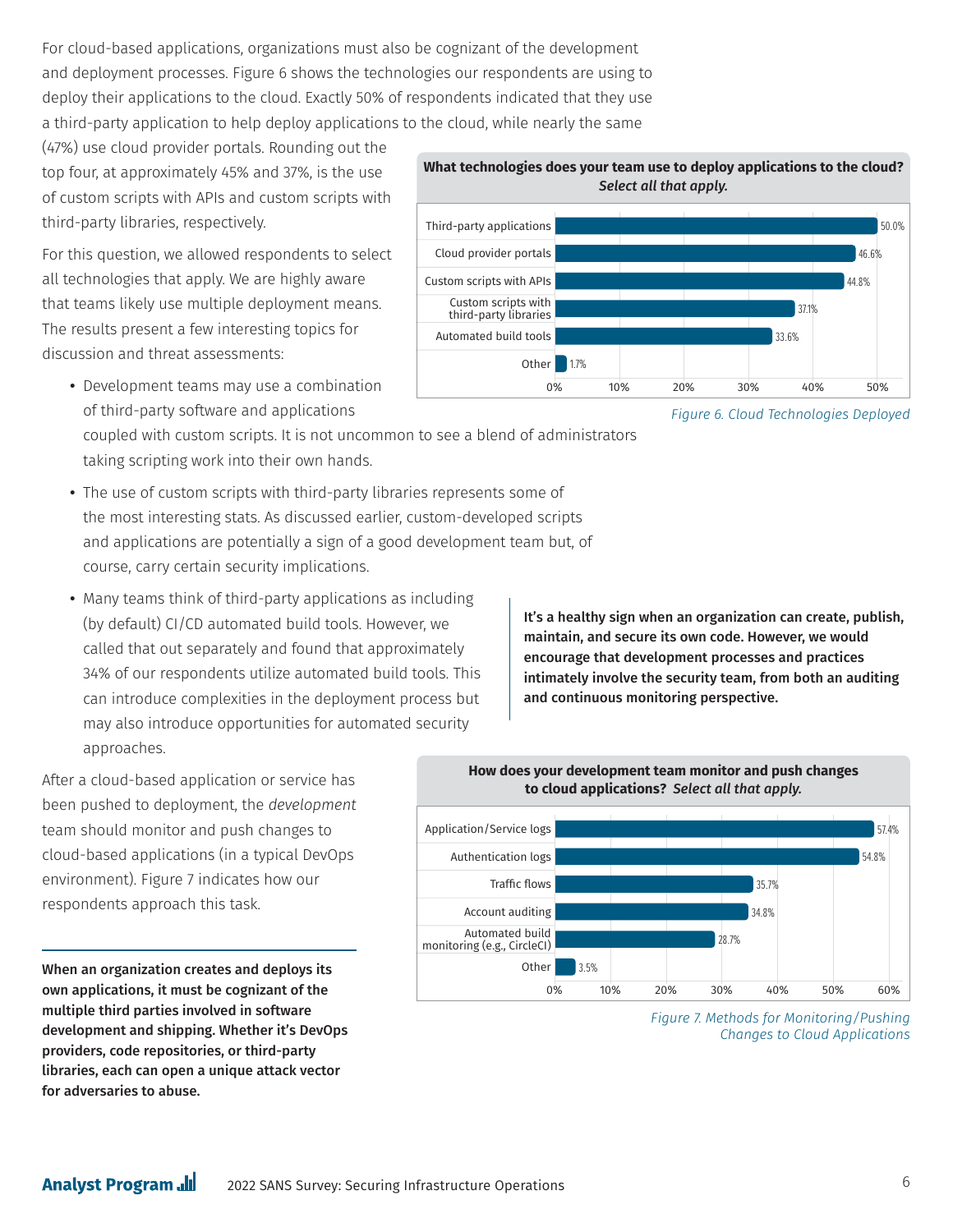We were pleased to see that development teams look at the same types of data that security teams most value: application/service logs, authentication logs, and traffic logs as well as account auditing logs (35%). It was interesting to see the similarity of a reliance on log data.

Of course, this also presents an opportunity for unification of telemetry and environment visibility. This might be a question for our readers: Your security teams are already looking at logs daily. Are they looking at (and for) the same data points that the development team may be after? Is there a chance to condense or expand cloud asset monitoring capabilities? We think that there is a chance for unification here and explored this in our survey as well. See Figure 8.





*Figure 8. DevOps Communication with Security Team*

A whopping 73% of our respondents indicated that the deployment of a new application or service requires the notification of the security team of the new asset and potential risks. We loved seeing this statistic! Looking at the previous figures, we see ample evidence that a development team can quickly get ahead of a security team with asset creation and deployment. However, as we've highlighted already, when development and security teams can work together it creates an opportunity for holistic environment visibility *at the time of deployment*, rather than *at the time of attack*.

# **Securing the Cloud**

While development and security teams should be encouraged to work together, it creates a challenge because it's easy for each to try and find flaws in the other. Having

development teams moving at a speed faster than the security team can keep up with is a constant challenge for many organizations. However, as we saw in Figure 8, with procedures in place, the development team is more than happy to notify the security team of new asset(s) and potential risks.

With this information in hand, we look to the security team to determine how it will go about securing various assets. Our survey explores these concepts, first beginning with a differentiation between cloud-native and on-premises assets. Approximately 74% of respondents indicated that the security team is trained on the differences between these two assets. See Figure 9.



*Figure 9. Current Security Team Training on Cloud-Native vs. On-Premises Assets*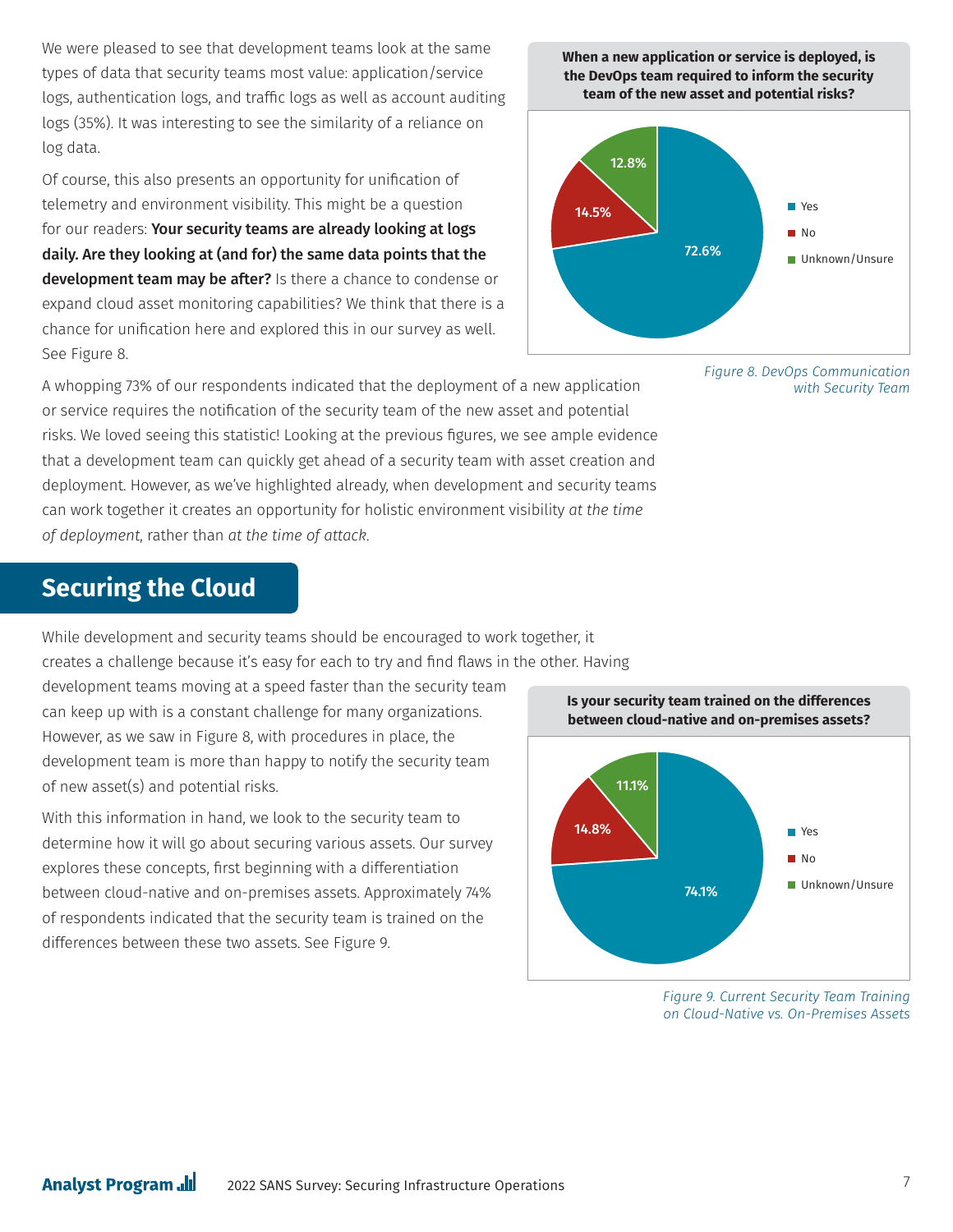Perhaps more concerning is that nearly 26% of respondents admitted that their security teams are either not trained on the differences or (worse yet) they simply don't know. Unfortunately, these types of gaps create:

- **Difficulties** for teams to determine how to secure asset classes
- **Opportunities** for adversaries who look for unmonitored, unpatched, or insecure assets among the midst of a confused security team
- **A false sense of security** because the security team doesn't even know what it doesn't know, which can create a larger risk if security is assumed of a cloud asset when, in fact, nothing is there!

In the face of these results, we also asked our respondents if they have any intention to offer training to increase their security team's knowledge of cloud-native and on-premises

assets. Approximately 58% of respondents hinted at future training, while the remainder indicated they either have no intention of providing training (15%) or do not know (27%). See Figure 10.

Our key point remains the same: Security teams must be trained on how to handle these various asset classes, and organizations must ensure that their detection and response capabilities match their assets and capabilities. When deploying cloud assets, the security team must be ready to assist in secure deployments and should also be performing their own assessments of the chosen cloud environments. This includes how your current tooling may or may not fit as a detection and response tool. If new tooling must be brought in or capabilities built, the team must identify and prioritize those.

## **Cloud Monitoring**

**Analyst Program ...** 

For organizations that discern or expect their security team(s) to discern between cloud-native and on-premises apps, we believe that a portion of monitoring, detection, and response capabilities are likely either cloud-specific or cloud-leaning. Approximately 86% of our respondents collect telemetry from their cloud platforms or applications, which gives us a healthy representation of *how* that telemetry could be best used. See Figure 11.

Having little insight into your organization's cloud-native versus on-premises assets can create confusing detection and response scenarios for your security teams. Should the IR processes be different for each, or can you define a plan generic enough to cover both? Is it still effective, and does the place handle any changes a cloud-native asset may experience?

### **Do you plan to enroll in or provide training to increase your security team's knowledge of cloud-native and on-premises assets?**



*Figure 10. Planned Security Team Training on Cloud-Native vs. On-Premises Assets*



*Figure 11. Cloud Platform Telemetry*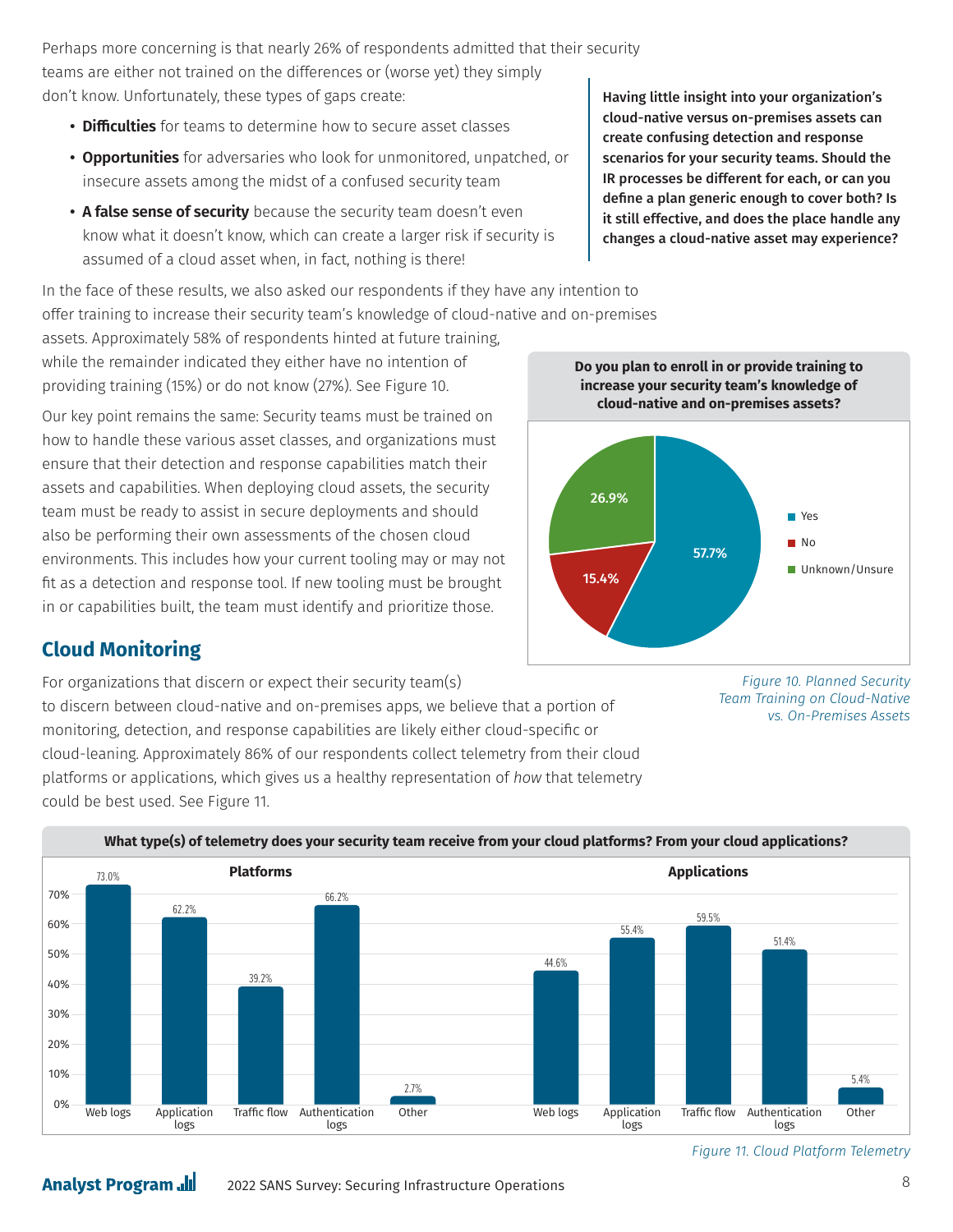Distinguishing between platforms and applications to identify valuable telemetry types, we see some interesting differences, which are likely due to the type of assets that they include. Examining both, we can see:

- **Platform telemetry** heavily favors web logs (73%) and authentication and application logs (66% and 62%, respectively). Traffic flows have a weaker representation, at only 39%. This weighting makes sense from our perspective. After all, traffic flows may be quite voluminous, especially with a large cloud footprint.
- **Application telemetry**, on the other hand, heavily favors traffic flow (60%), followed by application and authentication logs (55% and 51%, respectively). The interesting takeaway is the switch between reliance on web logs between platforms and applications.

The difference in telemetry types may also speak to their effectiveness, something that security teams have hopefully had time to assess and make a proper decision on. Another difference we can think of is the ease (or difficulty) with which teams can get telemetry out of cloud providers, which may skew the results in a specific direction.

There is also a chance for security teams to spend time analyzing their monitoring and telemetry needs and ensure that they are receiving what's necessary from their cloud providers or cloud-hosted assets. While our survey limited results to only a few high-level categories, it is possible that an organization could find benefits in a hybrid approach, such as flow logs coupled with application-specific logs to help combine various data points.

# **Cloud Incident Response**

Based on telemetry available, we would expect that security teams hone and build their cloud-native detection processes and capabilities. We brought this question to light, asking our respondents how confident they are in their ability to *detect and respond* to an incident involving a cloud-native asset. Figure 12 provides those results.

Approximately 66% of respondents indicated that they are either highly or moderately confident in their abilities—a solid representation in this survey. The more concerning side of this question lies with the organizations that expressed no confidence (27%), no insight (4%), or simply don't know (3%). As always, a lack of knowledge, capabilities, or visibility will introduce issues and weaknesses into an environment that adversaries are all too quick to take advantage of.



*Figure 12. Detection and Response Confidence*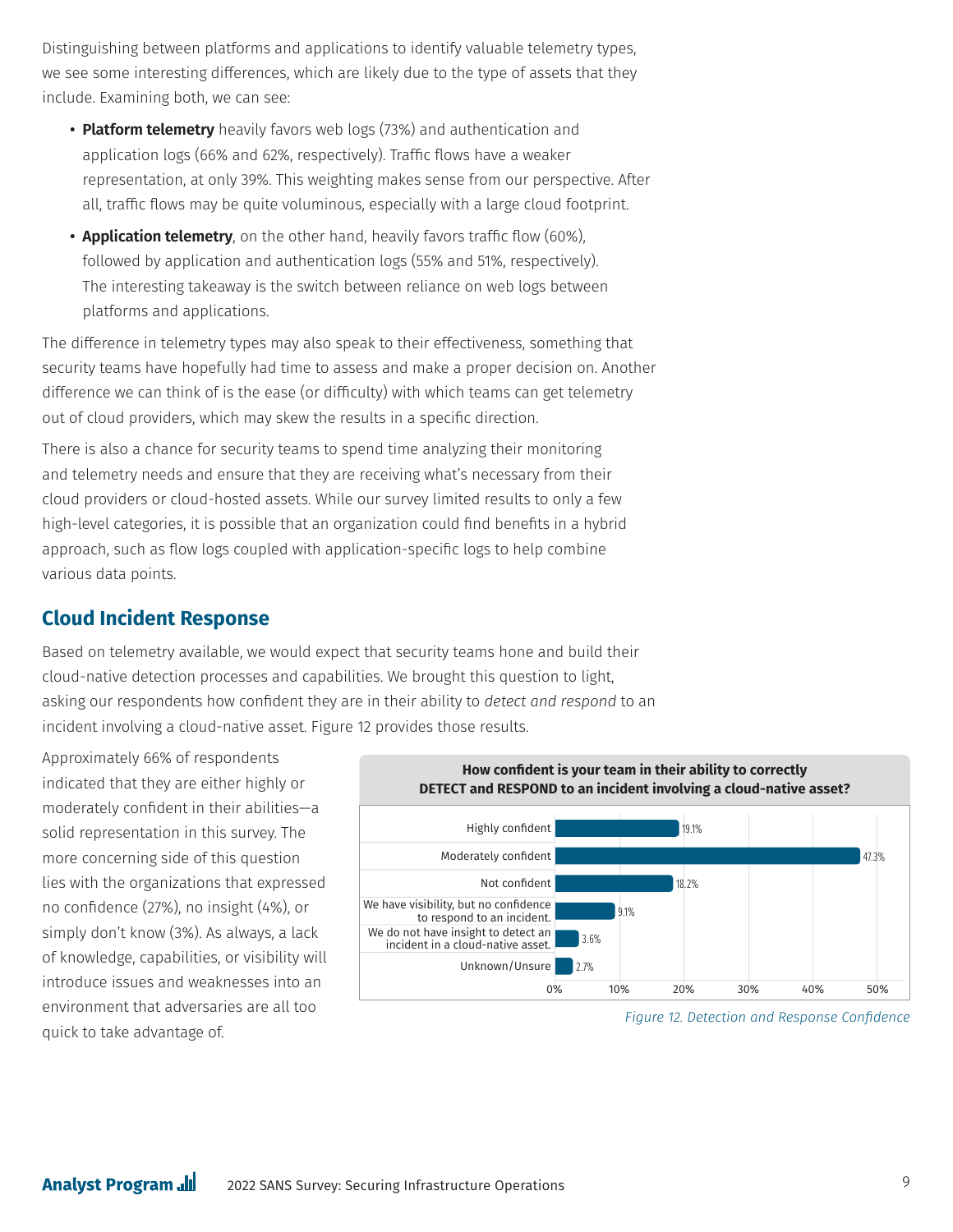Because we expect cloud to become more integral within an organization's security posture, we would equally expect to see overall confidence increase from moderate to high. This will likely be a gradual shift of confidence, rather than a spot change, as organizations implement more visibility and tooling to be able to successfully detect and respond to an incident within their cloud environments. Furthermore, we would also expect that the number of unknowns or lack of insight decreases as these organizations achieve insight and begin to build their own confidence.

# **Looking Ahead**

Finally, just as important as determining where and how cloud assets are currently being secured, we also look to our survey to determine where spend and cloud deployments will be in the future. Because cloud spend and deployment is an ever-growing area, we expect most organizations to be moving or considering moving operations. Figure 13 supports this expectation with a significant amount of our respondents (82%) having indicated that they will be shifting more assets to the cloud.

Interestingly, 13% or respondents do not know or are unsure of their organization's plan for moving to the cloud. While we often attribute "Unknown" responses to a lack of visibility or environment knowledge, it is highly likely that, in this case, organizations are unsure of how or when applications, services, or resources can be moved to the cloud rather than *when* they might be moved.

To help understand this point better, we also asked about the time frame organizations are considering for moving their operations to the cloud. Figure 14 provides insight into this question.

A majority of respondents (85%) will be moving assets to the cloud within the next 24 months, with the bulk of that occurring in the next year. This data should not come as a surprise. We expect a trend of moving assets to the cloud to continue for months and years to come. Furthermore, we would also expect organizations to move myriad assets to the cloud.

Most organizations are planning on moving assets to the cloud over the next one to two years. We encourage you to ensure that the security team is included in planning and deployment discussions, so that they can also account for and protect assets as they are deployed.









*Figure 14. Time Frame for Moving Assets to the Cloud*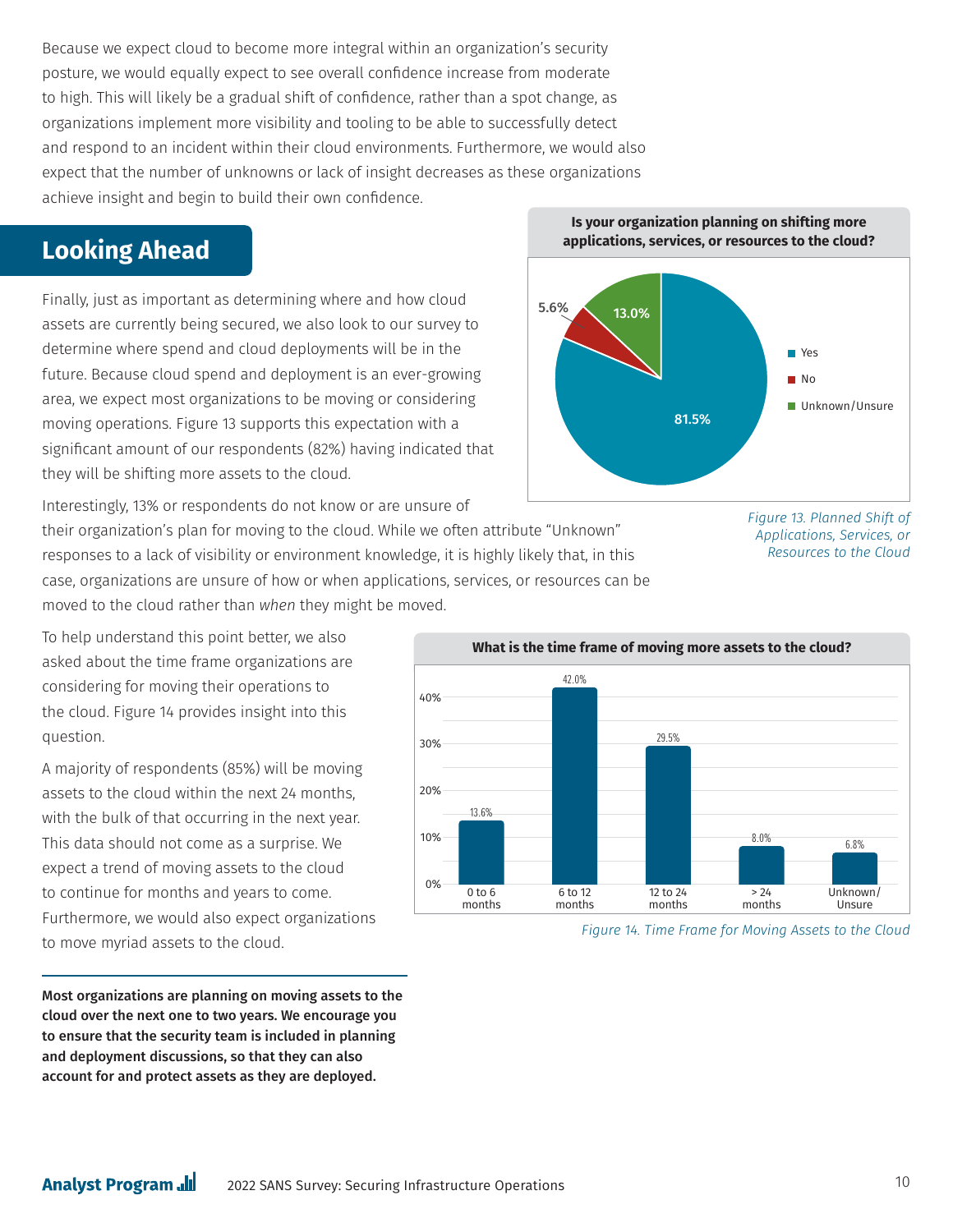Thinking on this topic, we also asked what type of services and/or applications respondents' organizations would be shifting to the cloud, most likely away from on-premises requirements. Figure 15 shows the the prioritization of upcoming cloud deployments.

This information is perhaps some of the most informative data every security team should have—not only a time frame of cloud asset deployment, but also the type(s) of assets being deployed. Internal web applications represent the highest move (50%), followed closely by virtual machines, databases, and external-facing web applications. File storage rounds out the top five, with a healthy representation at approximately 36%.

Knowing this information represents a gold mine and opportunity for security teams. Knowledge of assets to be deployed enables teams to gain an advantage on securing

those assets ahead of time, whether via ACLs or other cloud-based defense mechanisms. Furthermore, organizations can also utilize their threat intelligence capabilities to identify what and how adversaries are targeting and align those concerns with asset deployment.

Knowledge of an organization's cloud assets and how to secure them, as discussed earlier, is an important sign of maturity for security teams charged with protecting cloud infrastructures. Only with visibility, training, and threat intelligence will organizations be able to effectively defend their clouds from a wide range of adversaries.



10.2%

10.2%

**Other** 1.1%

CDN

Office automation

Developer tools

API management

Machine learning

Mobile applications

Functions-as-a-Service

Containers

(email, other virtual services)

Line of business applications



30.7% 29.5% 28.4%

31.8%

31.8%

21.6%

0% 10% 20% 30% 40% 50%

18.2%